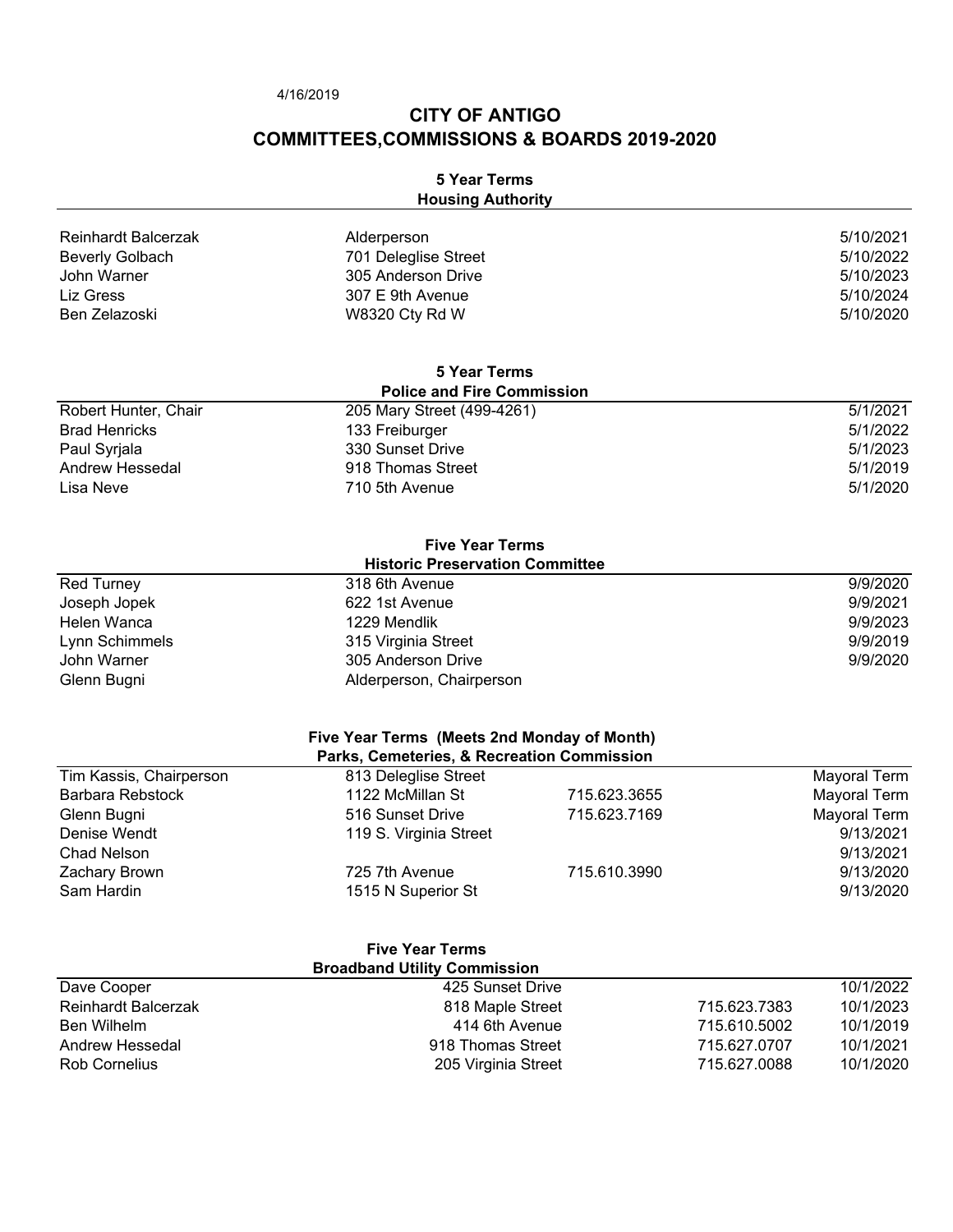#### **Three Year Terms Economic Development Board (3rd Monday)**

| Thomas Bauknecht-Vice President (City EDC Member) | Standing |
|---------------------------------------------------|----------|
| Angel Zimmerman                                   | 1/1/2022 |
| Michael Hunter                                    | 1/1/2020 |
| <b>Dillion Gretzinger</b>                         | 1/1/2021 |
| Bill Livingston (Cty. Board Supr.)                | Standing |
| Cty Board Vice Chair-Ron Nye                      | Standing |
| <b>County Appointed</b>                           |          |
| Lynn D'Amato                                      | 1/1/2022 |
| Warren Wagner                                     | 1/1/2020 |
| Andy Merry-President                              | 1/1/2021 |
| <b>Mayor-Bill Brandt</b>                          | Standing |
| <b>Wisconsin Public Service-Fred Westphal</b>     | Standing |
|                                                   |          |

#### **Joint Library Board Three Year Terms**

| JOINT LIDIARY BOARD    |                       |           |
|------------------------|-----------------------|-----------|
| Karen Smith            | 434 Freiburger Avenue | 4/30/2020 |
| Dawn Fleischman        | 229 Fred Street       | 4/30/2021 |
| Barbara Rebstock       | 1122 McMillian Street | 4/30/2022 |
| <b>School District</b> |                       |           |

## **Three Year Terms Hotel/Motel Rm Tax Com. (Meets Last Wed.)**

 Kristy Bovre *County Appointed*

| 2/9/2021 |
|----------|
| 2/9/2022 |
| 2/9/2020 |
|          |

## **Three Year Terms City Plan Commission (Meets 1st Tuesday)**

| 1231 N. Superior Street    | 715.623.3396      | 5/1/2021 |
|----------------------------|-------------------|----------|
| 616 Sunset Drive           | 715.623.7414      | 5/1/2021 |
| 315 Anderson Drive         | 715.623.2081      | 5/1/2022 |
| 710 5th Avenue             | 715.623.5203      | 5/1/2020 |
| <b>City Representative</b> | 715.623.3633 x132 | 5/1/2020 |
| <b>Scott Henricks</b>      | 715.623.3867      | 5/1/2020 |
|                            |                   |          |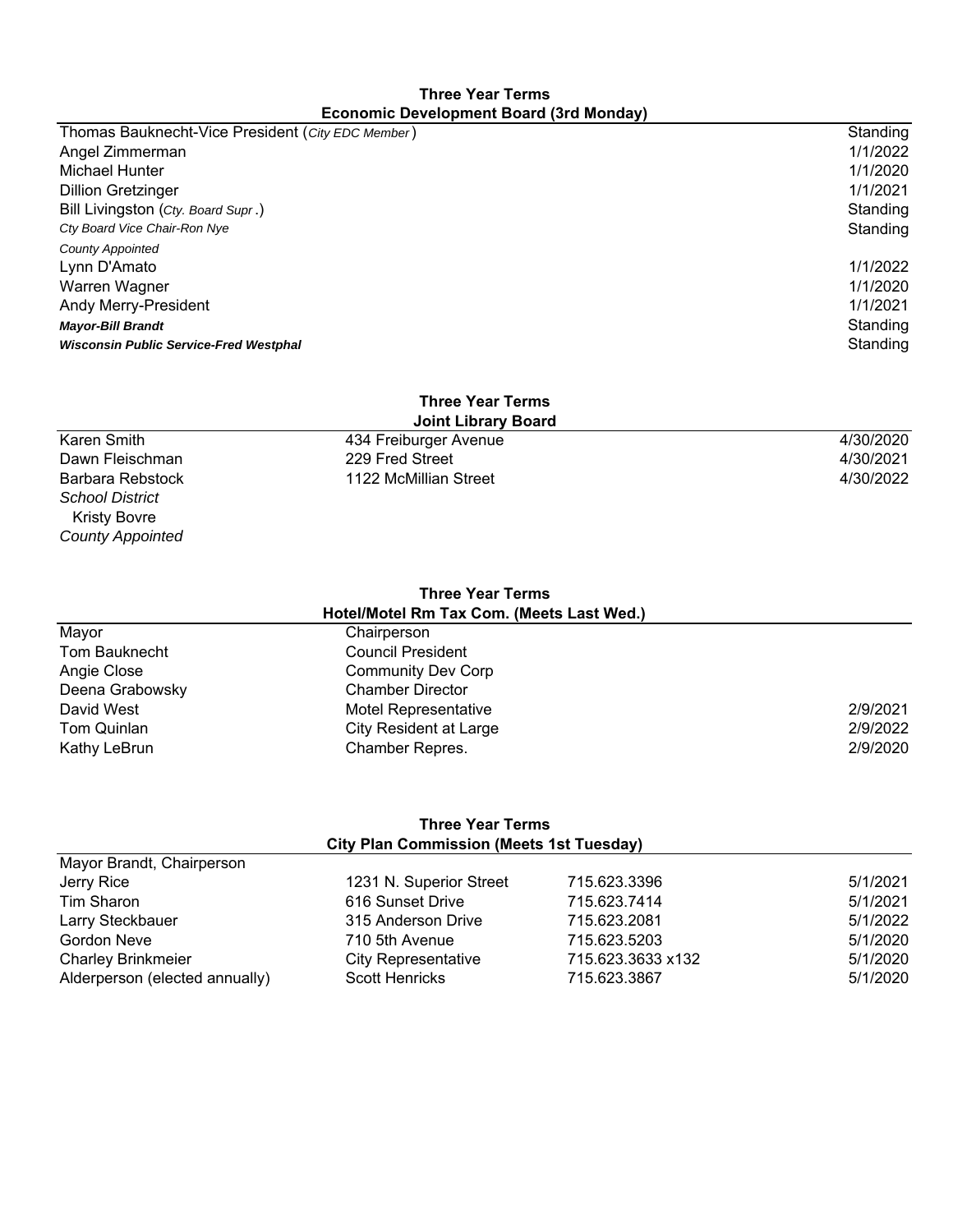#### Toni Schneider 521 First Avenue 715.623.2688 5/1/2021 Todd Langseth-chair 1420 Ninth Avenue **Three Year Terms Zoning Board of Appeals**

| TUUU LaHySCIII-UHAII | 1420 INIIIII AVEHUE | 7 TU.UZU.JUYT | <b>JULICAL</b> |
|----------------------|---------------------|---------------|----------------|
| John Warner          | 305 Anderson Drive  | 715.623.4806  | 5/1/2022       |
| Helen Wanca          | 1229 Mendlik Ave    | 715.623.6657  | 5/1/2020       |
| <b>Bruce Kommers</b> | 520 Fulton Street   |               | 5/1/2020       |
|                      |                     |               |                |

#### **Three Year Terms Board of Review**

| <b>Bill Brandt</b> | Mavor                    |            |
|--------------------|--------------------------|------------|
| Kaye Matucheski    | Clerk-Treasurer          |            |
| Tom Bauknecht      | <b>Council President</b> |            |
| Michele Brettingen | 726 Graham Avenue        | 10/14/2020 |
| Toni Schneider     | 521 1st Avenue           | 10/14/2020 |

## **One-year Term Economic Development Committee (Meets 1st Mon.)**

| 718 First Avenue     | 715.627.4090 | 4/21/2020 |
|----------------------|--------------|-----------|
| 516 Sunset Drive     | 715.623.7169 | 4/21/2020 |
| 818 Maple Street     | 715.623.7383 | 4/21/2020 |
| 302 Deleglise Street | 715.623.3357 | 4/21/2020 |
| 918 Thomas Street    | 715.627.4467 | 4/21/2020 |
| 133 Freiburger Ave   | 715.216.0420 | 4/21/2020 |
|                      |              |           |

## Tom Bauknecht, Chairperson 718 First Avenue 715.623-2752 4/21/2020 Scott Henricks 213 Mary Street 715.623.3867 4/21/2020 Barbara Rebstock 1122 McMillan Street 715.623.3655 4/21/2020 Sandy Fischer 1501 Neva Road 715.627-2154 4/21/2020 Rick LeBrun 317 Clermont Street 715.216.3217 4/21/2020 **One-year Term Public Works Com. (Meets 4th Wed. of Month)**

#### **One-year Term Finance, Personnel & Legislative Com. (Meets 3rd Wednesday of Month)**

|                             | (                    |              |           |
|-----------------------------|----------------------|--------------|-----------|
| Mayor Brandt, Chairperson   | 718 Willard Avenue   | 715.627.4524 | 4/21/2020 |
| <b>Carol Feller Gottard</b> | 312 Dorr Street      | 715.623.3004 | 4/21/2020 |
| Reinhardt Balcerzak         | 818 Maple Street     | 715.623.7383 | 4/21/2020 |
| Tim Kassis                  | 813 Deleglise Street | 715.623.7123 | 4/21/2020 |
| Tom Bauknecht               | 718 First Avenue     | 715.627.4090 | 4/21/2020 |
| Glenn Bugni                 | 516 Sunset Drive     | 715.623.7169 | 4/21/2020 |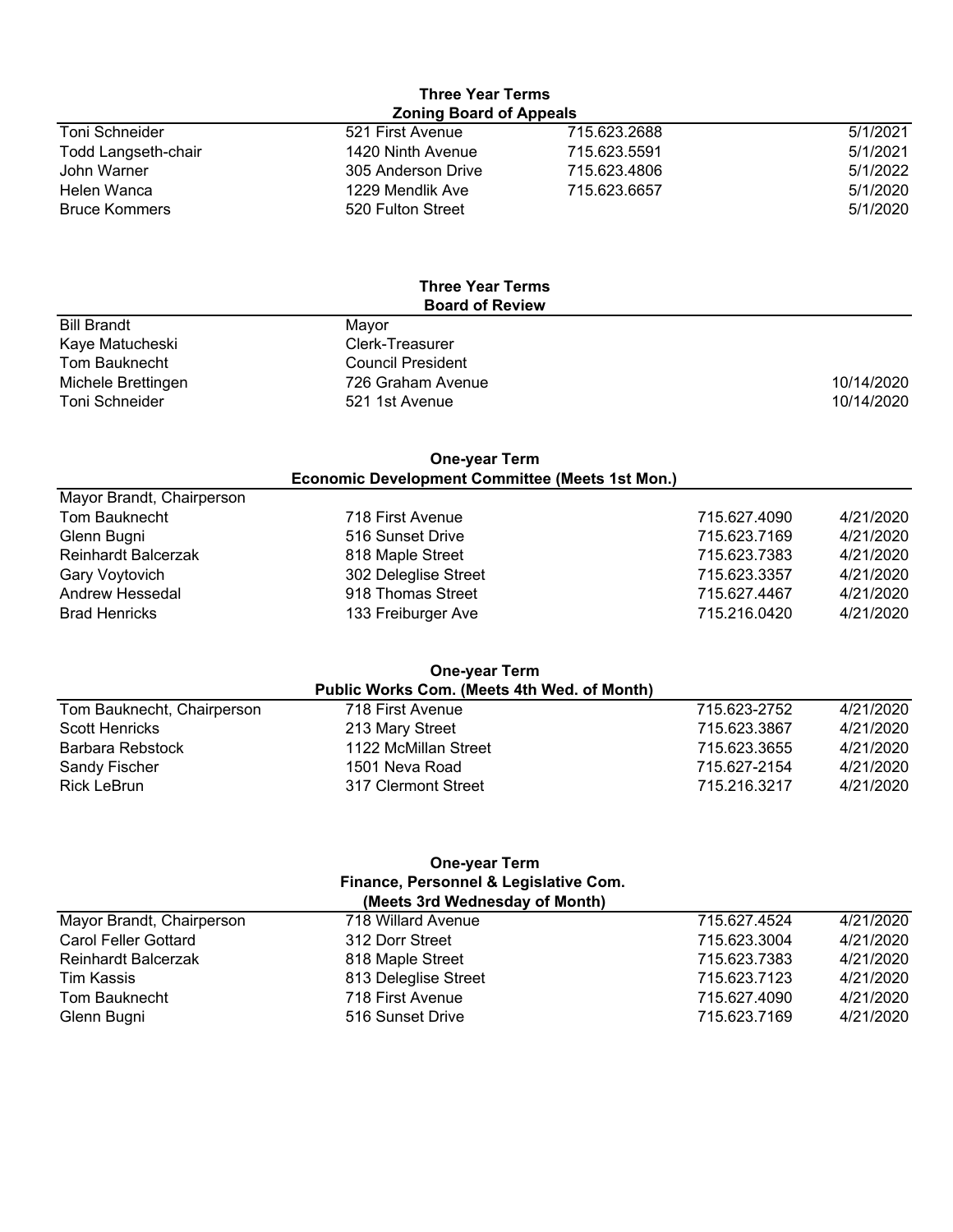#### **Mayoral Term City/Township Joint Planning Ad Hoc Committee**

Larry Steckbauer Jerry Rice Mark Desotell 715.623.3633x155 Ken Hardin (Town of Antigo Rep) Pete Pennington (Town of Antigo Rep) Wayne Schroeder (Town of Antigo Rep) James Spychalla (Town of Antigo Alternate) Rick Parilek (Town of Antigo Alternate)

Mayor Brandt **718 Willard Avenue** 718 Willard Avenue 715.627.4524 **Mayoral Term EMS Town/City Association**

#### **Community Development Loan Review Committee**

| LUGII INGVIGW OUIIIIIIIICG |                             |                    |  |  |
|----------------------------|-----------------------------|--------------------|--|--|
| Leah Antoniewicz           | 2032 Neva Road, Antigo      | 715-627-4349       |  |  |
| Rhonda Norrbom             | 723 6th Avenue, Antigo      | 715.627-7336 x2243 |  |  |
| <b>Gary Smits</b>          | 733 5th Avenue, Antigo      | 715-627-4351       |  |  |
| Ben Zelazoski, Chairperson | 835 9th Avenue              | 715.627.4804       |  |  |
| Dave Visser                | W10643 Otter Lake Ln, Elcho | 715.610.3700       |  |  |
| Glenn Bugni                | 516 Sunset Drive            | 715.623.7169       |  |  |
| Ron Nye                    | N1842 US Hwy 45, Antigo     | 715-627-7298       |  |  |
|                            |                             |                    |  |  |

## **Safety Building Joint Operations Committee Appointed 6/11/14**

Tom Bauknecht Tim Kassis